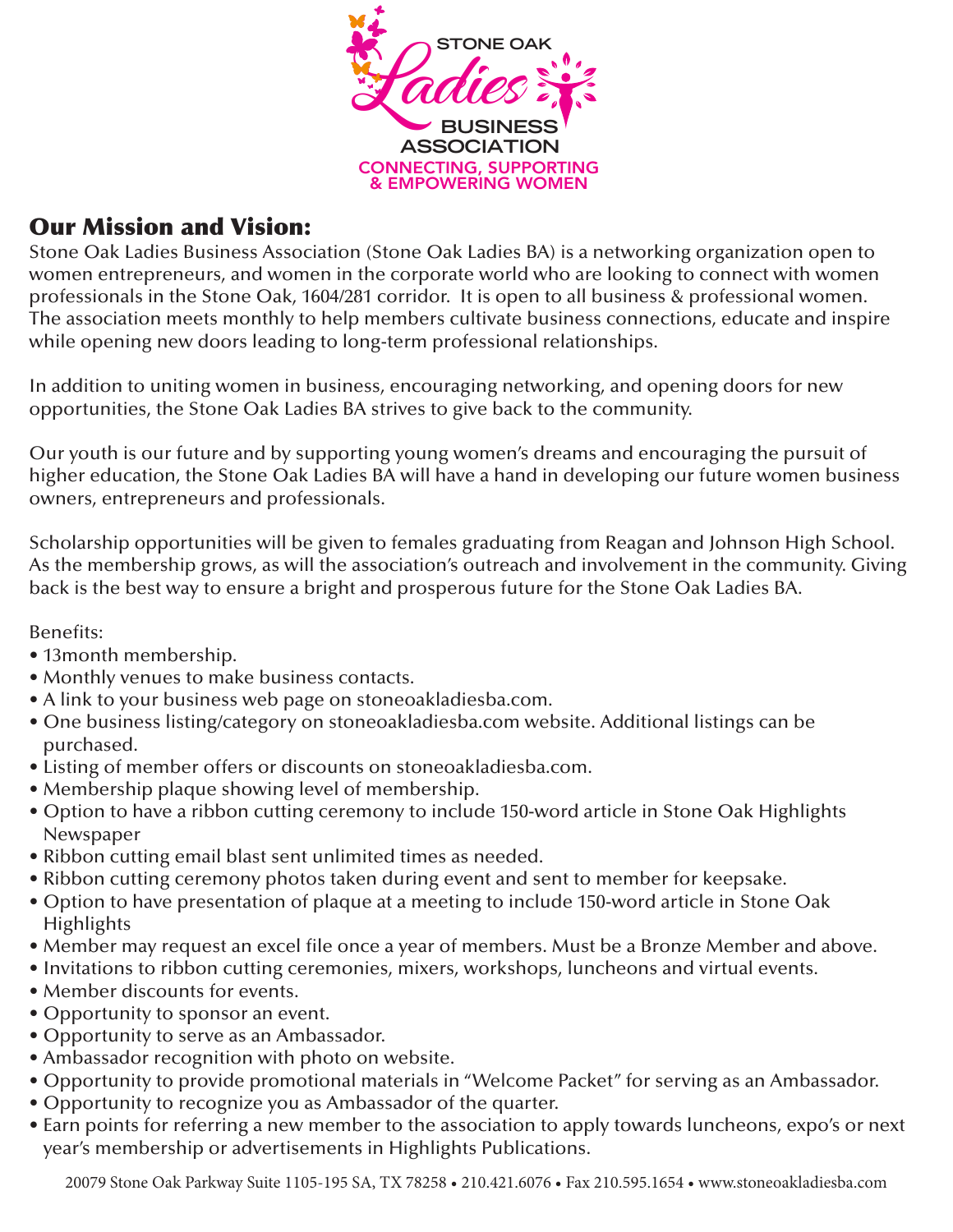

- Member rate on ad placed in Highlights Publications
- Opportunity to have banner on website & email marketing. Check your option in the appropriate box.

## Membership \$250 - Bronze

- Plaque presented at event or choose a ribbon cutting.
- 150-word article with photo of plaque presented at event or ribbon cutting published in Stone Oak Highlights Newspaper.
- Listing on website with business link.
- Special decal to place at your business or vehicle showing membership.
- Membership card.
- Membership discounts on lunches, mixers and dinners.
- Earn points for referring a new member to association to apply towards luncheons, expo's or next year's membership or advertisements in Highlights Publications.
- Membership recognition on e-blast & website
- Opportunity to serve as an Ambassador.
- Opportunity to recognize you as an Ambassador of the quarter.
- Opportunity to be recognized as Ambassador in Stone Oak Highlights.
- Provide goodies for welcome packet for ribbon cutting presentations.
- Photo on website if you serve as an Ambassador.
- Special invites for Ambassadors luncheons.
- Excel file once a year of members- must request.
- Your special offer & discounts listed for members to receive for using your services on www.stoneoakladiesba.com.
- Member rate on ads placed in Highlights Publications.

#### Membership \$500 - Silver Membership

Banner | EBlast Choose One

- Silver member recognition on www.stoneoakladiesba.com
- Opportunity to host and sponsor a networking event-ask about perks for sponsorship.
- Choice: Choose a scrolling banner on the main website or a monthly e-blast of a company ad- must provide ready to go as a jpeg.
- Plaque presented at event or choose a ribbon cutting.
- 150- word article with photo of plaque presented at event or ribbon cutting published in Stone Oak Highlights Newspaper.
- Listing on website with business link.
- Special decal to place at your business or vehicle showing membership.
- Membership card.
- Membership discounts on lunches, mixers and dinners.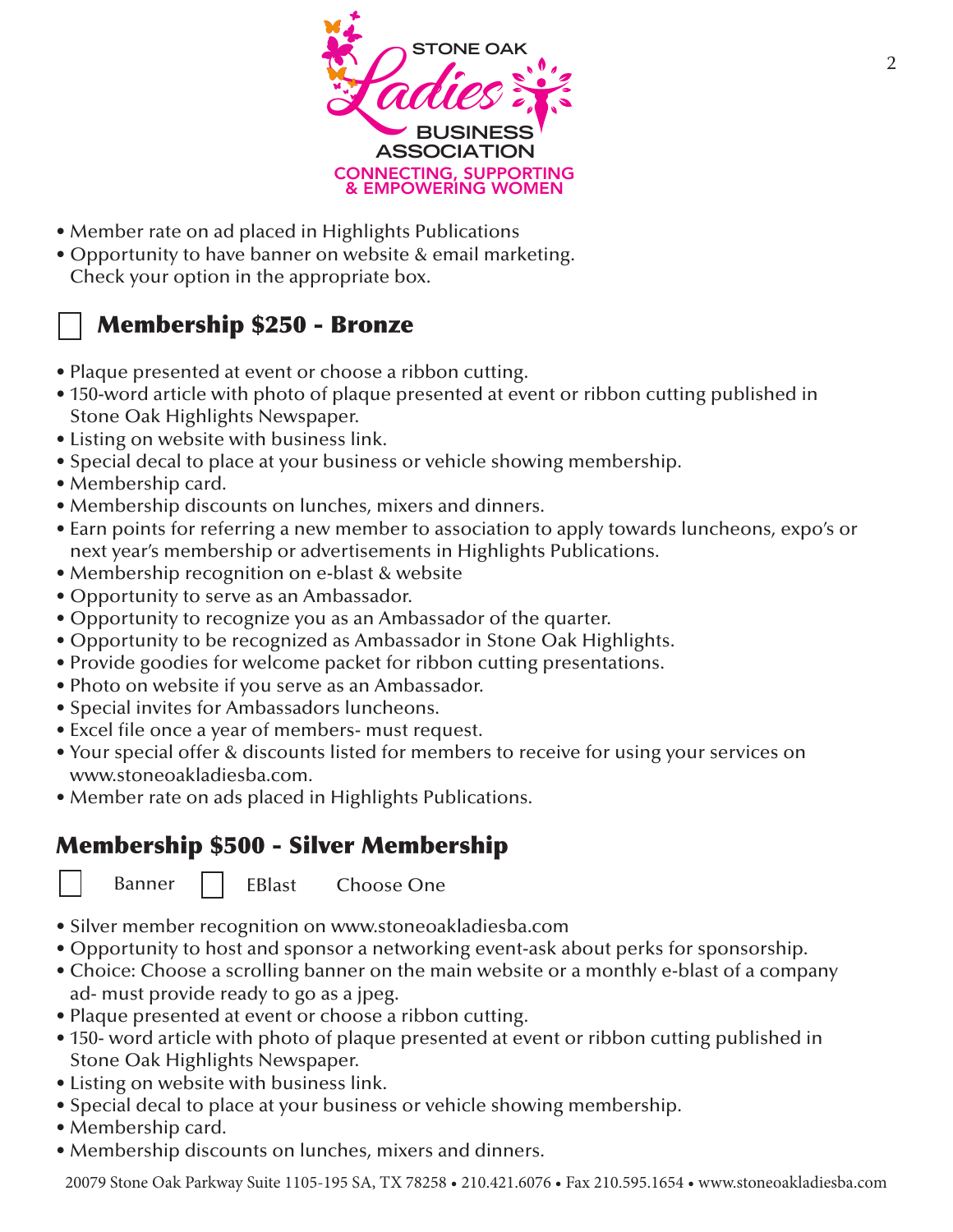

- Earn points for referring a new member to association to apply towards luncheons, expo's or next year's membership or advertisements in Highlights Publications.
- Opportunity to serve as an Ambassador.
- Opportunity to recognize you as an Ambassador of the quarter.
- Opportunity to be recognized as Ambassador in Stone Oak Highlights.
- Provide goodies for welcome packet for ribbon cutting presentations.
- Photo on website if you serve as an Ambassador.
- Special invites for Ambassadors luncheons.
- Excel file once a year of members must request.
- Your special offer & discounts listed for members to receive for using your services on www.stoneoakladiesba.com.
- Member rate on ads placed in Highlights Publications.

## Membership \$750 - Gold Membership

- Gold member recognition on www.stoneoakladiesba.com
- Opportunity to host and sponsor a networking event-ask about perks for sponsorship.
- A monthly e-blast of a company ad- must provide ready to go as a jpeg.
- A scrolling banner on the main website with your link.
- Plaque presented at event or choose a ribbon cutting.
- 150-word article with photo of plaque presented at event or ribbon cutting published in Stone Oak Highlights Newspaper.
- Spotlight of your business on e-blast and on social media
- Your ad on the website with your business listing.
- Listing on website with business link.
- Special decal to place at your business or vehicle showing membership.
- Membership discounts on lunches, mixers and dinners.
- Membership card.
- Earn points for referring a new member to association to apply towards luncheons, expo's or next year's membership or advertisements in Highlights Publications.
- Opportunity to serve as an Ambassador.
- Opportunity to recognize you as an Ambassador of the quarter.
- Opportunity to be recognized as Ambassador in Stone Oak Highlights.
- Photo on website if you serve as an Ambassador.
- Special invites for Ambassadors luncheons.
- Excel file once a year of members must request.
- Your special offer & discounts listed for members to receive for using your services on www.stoneoakladiesba.com.
- Member rate on ads placed in Highlights Publications.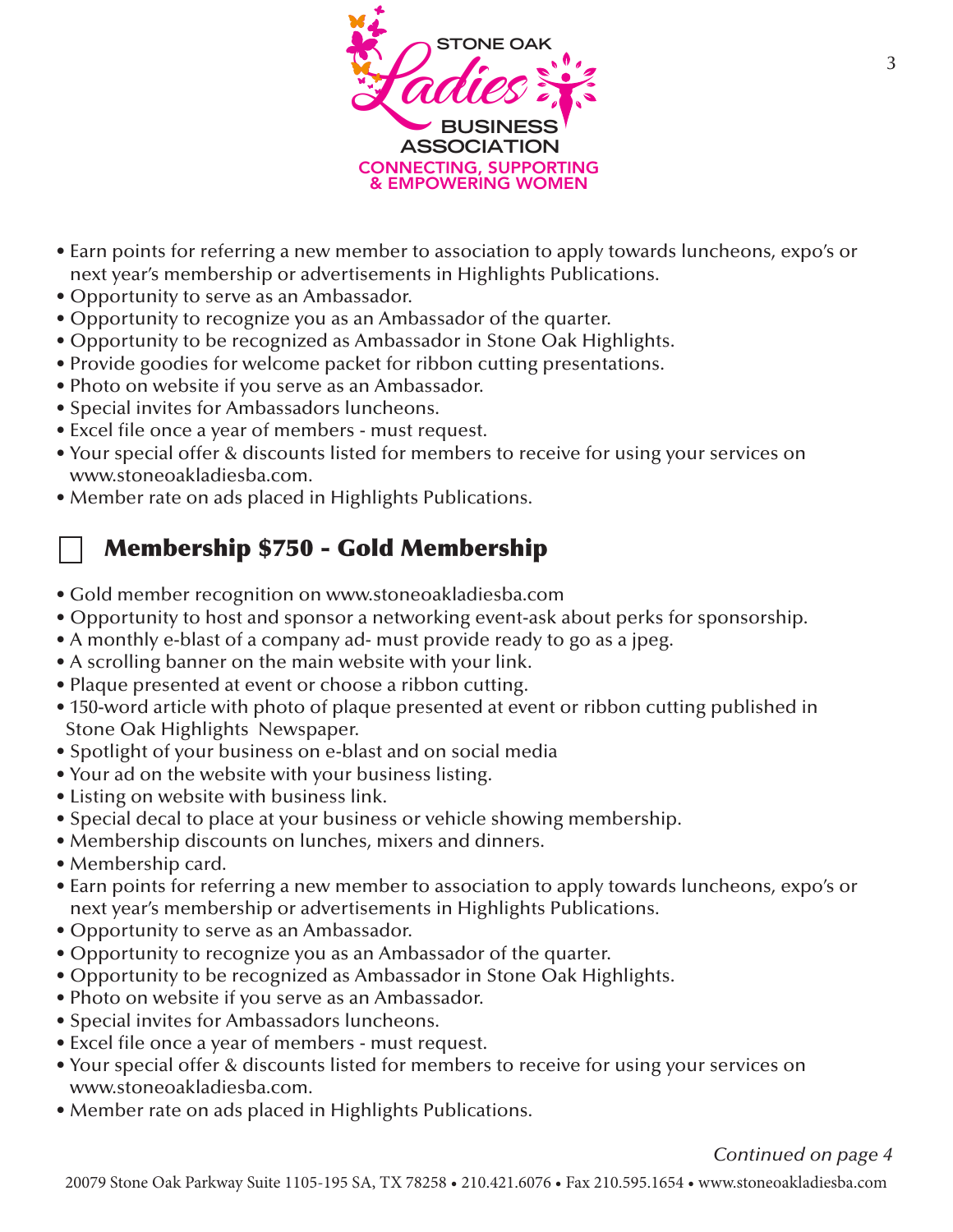

*Continued from page 3*

# Membership \$1,000 - Platinum Membership

- Platinum Member recognition on www.stoneoakladiesba.com
- Opportunity to host and sponsor a networking event-ask about perks for sponsorship.
- Opportunity to present a 5-minute presentation at one Stone Oak Ladies Night or Stone Oak Ladies Business Association. (Guidelines to be given)
- Chit Chat With Gina column about your business in Stone Oak Highlights.
- A monthly e-blast of a company ad- must provide ready to go as a jpeg.
- A scrolling banner on the main website with your link.
- Plaque presented at event or have a ribbon cutting.
- 150-word article with photo of plaque presented at event or ribbon cutting published in Stone Oak Highlights Newspaper.
- Spotlight of your business on one e-blast .
- Spotlight of your business on Stone Oak Ladies BA Facebook page
- Your ad on the website with your business listing.
- Listing on website with business link.
- Special decal to place at your business or vehicle showing membership.
- Membership discounts on lunches, mixers and dinners.
- Membership card.
- Earn points for referring a new member to association to apply towards luncheons, expo's or next year's membership or advertisements in Highlights Publications.
- Opportunity to recognize you as an Ambassador of the quarter.
- Opportunity to be recognized as Ambassador in Stone Oak Highlights.
- Photo on website if you serve as an Ambassador.
- Excel file once a year of members- must request.
- Your special offer & discounts listed for members to receive for using your services on www.stoneoakladiesba.com.
- Member rate on ads placed in Highlights Publications.
- Special decal to place at your business or vehicle showing membership.
- Membership discounts on lunches, mixers and dinners.
- Membership card.
- Earn points for referring a new member to association to apply towards luncheons, expo's or next year's membership or advertisements in *Highlights Publications.*
- Opportunity to recognize you as an Ambassador of the quarter.
- Opportunity to be recognized as Ambassador in *Stone Oak Highlights*.
- Photo on website if you serve as an Ambassador.
- Excel file once a year of members (includes mailing addresses only) must request.
- Your special offer & discounts listed for members to receive for using your services on www.stoneoakladiesba.com.
- Member rate on ads placed in *Highlights Publications.*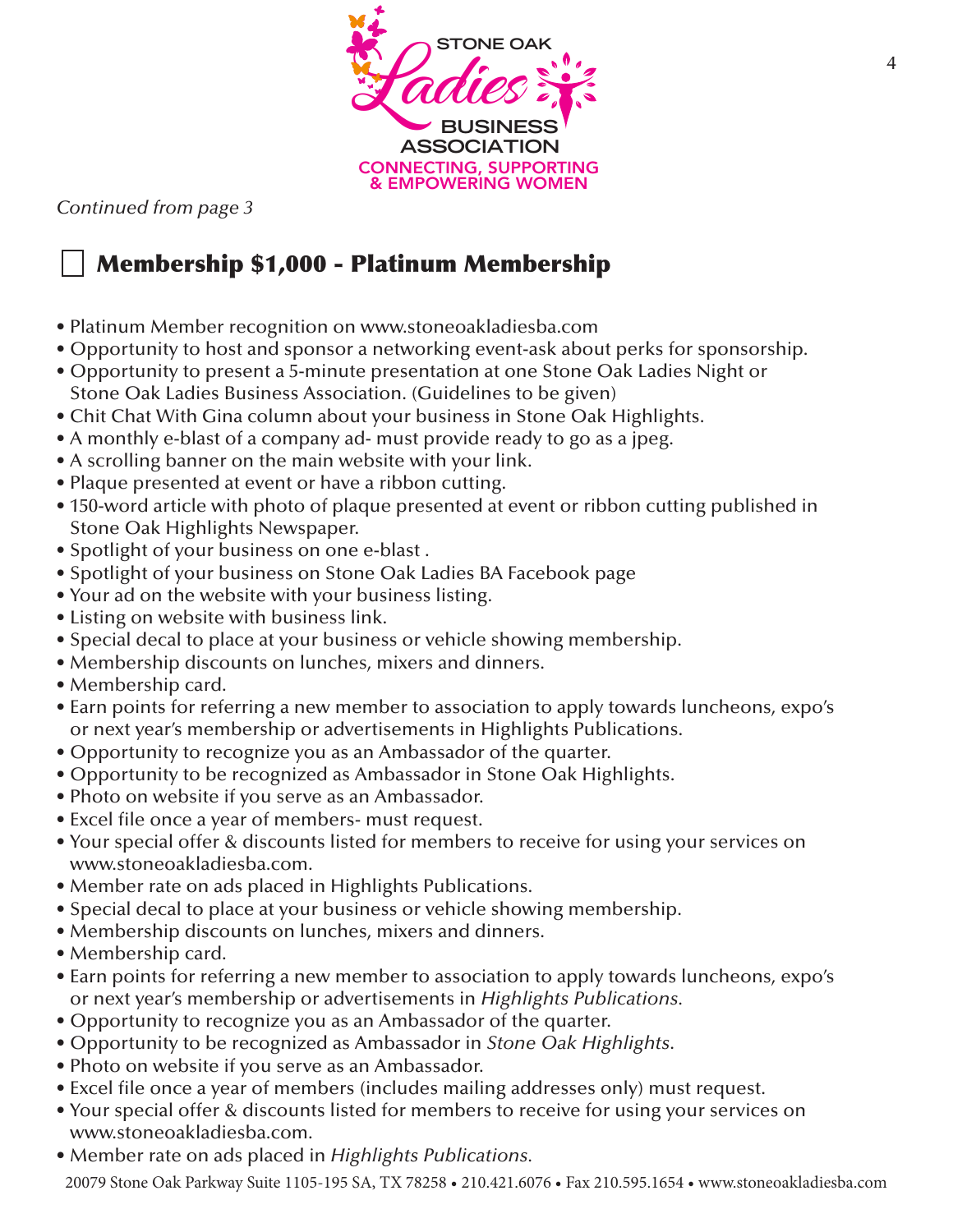

Referred By:

#### Payment Instructions:

Checks should be made out to: *Stone Oak Ladies Business Association* or use credit card enrollment below. Please check one.

| <b>We Honor:</b> $\Box$ Mastercard $\Box$ Visa $\Box$ Discover $\Box$ American Express $\Box$ Cash/ Check |  |
|-----------------------------------------------------------------------------------------------------------|--|
|                                                                                                           |  |
|                                                                                                           |  |
|                                                                                                           |  |
|                                                                                                           |  |
|                                                                                                           |  |
| Contact Person Phone: 2008 Contact Person Phone:                                                          |  |
|                                                                                                           |  |

**Notice of Auto-Renewal:** This agreement shall be renewable at the end of the current term, unless either party gives written or verbal notice of the intention to not renew. This membership renewal agreement is subject to termination by either party upon at least 30 days notice prior to the end of the then current contract year. There are no refunds or transferring membership to other parties.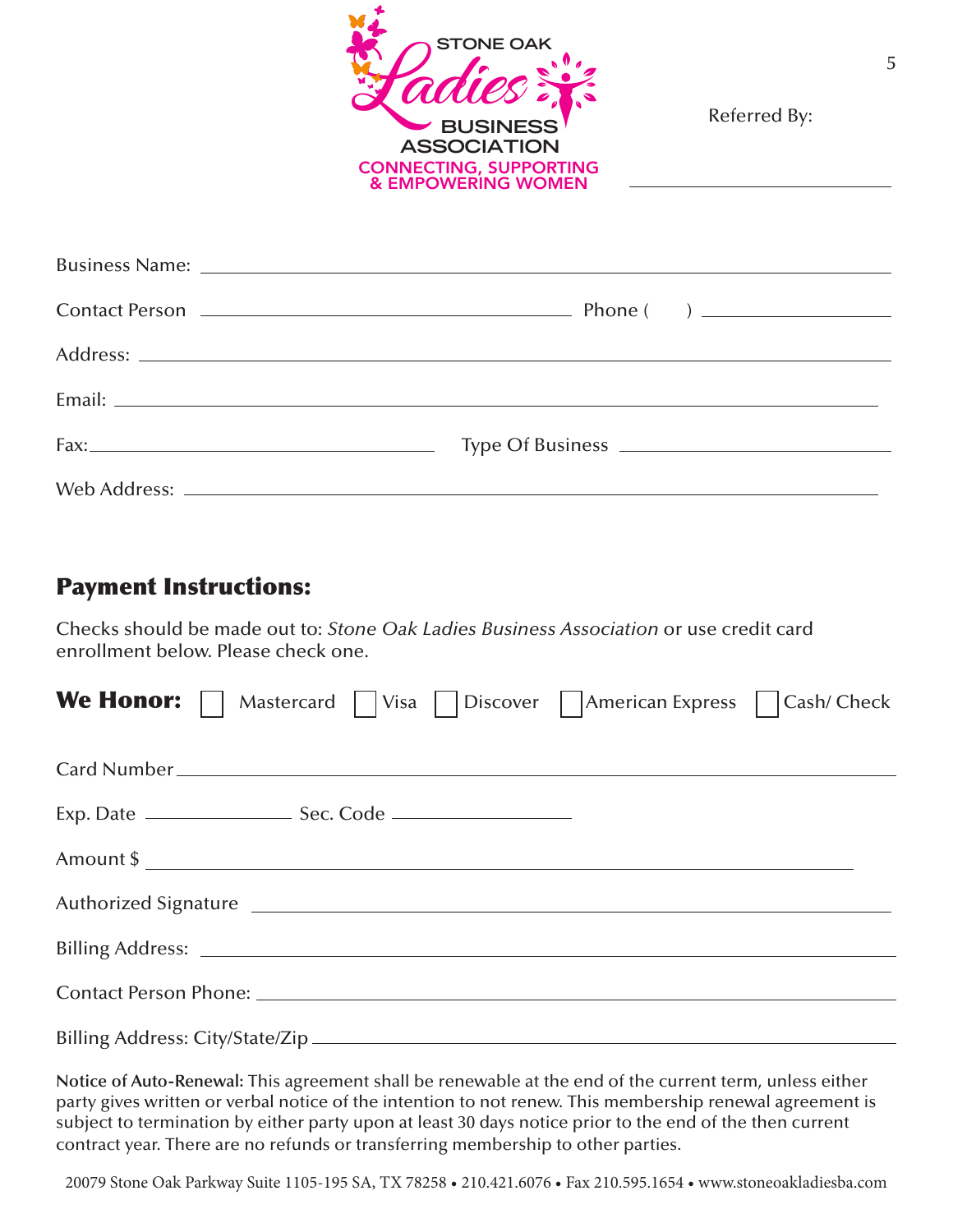

#### Discount Offer For Members Agreement

I agree to provide this offer, stated below, for a minimum of one full year to all Stone Oak Ladies Business Association. Offer will continue on a month-to-month basis after one year – unless otherwise notified in writing of cancellation. A 30-day advanced written notice is needed if contributor decides to cancel said offer. Contributor of special discount member offer also agree to display the Stone Oak Ladies Business Association decal on the door of the business to help identify themselves as a contributor for the duration of participation.

|                       | <u> 1989 - Andrea Santa Andrea Andrea Andrea Andrea Andrea Andrea Andrea Andrea Andrea Andrea Andrea Andrea Andr</u> |
|-----------------------|----------------------------------------------------------------------------------------------------------------------|
|                       |                                                                                                                      |
|                       |                                                                                                                      |
|                       |                                                                                                                      |
|                       |                                                                                                                      |
|                       |                                                                                                                      |
|                       |                                                                                                                      |
| Date: $\qquad \qquad$ |                                                                                                                      |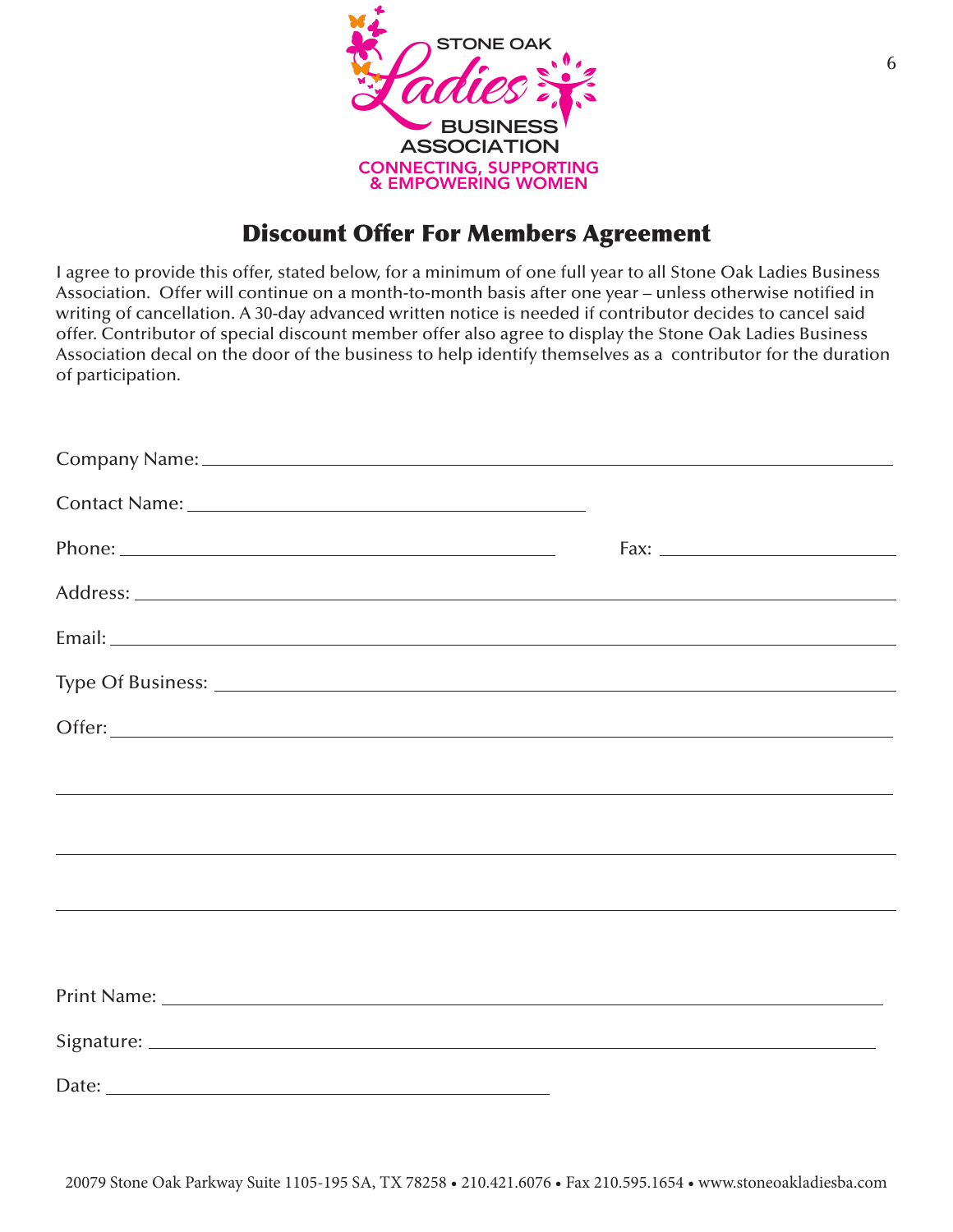

#### Ambassador Agreement

I agree to commit to six months as an Ambassador, which will entitle me to a head shot photo with my name, company name on the association's website. I will also have the opportunity to submit my information to be included in a welcome packet which will be presented at ribbon cuttings to the business owners. I must have at least 25 pieces of supplies turned in to put in welcome packets. I understand I must purchase a Stone Oak Ladies Business Association name tag which will display my name and company name. I understand that I must attend all ribbon cuttings as long as association gives me a one week notice. If I am unable to attend, I agree that it is my responsibility to have someone come in my place. I understand the importance of attendance in order for this group to be successful. Attendance will be taken at each ribbon cutting. I understand that if I am unable to fulfill this commitment, I will not be able to have the privileges given to an Ambassador.

|                                                    | Date and the contract of the contract of the contract of the contract of the contract of the contract of the contract of the contract of the contract of the contract of the contract of the contract of the contract of the c |
|----------------------------------------------------|--------------------------------------------------------------------------------------------------------------------------------------------------------------------------------------------------------------------------------|
|                                                    |                                                                                                                                                                                                                                |
|                                                    |                                                                                                                                                                                                                                |
|                                                    | Phone # $\qquad \qquad \qquad \qquad$ Cell # $\qquad \qquad$                                                                                                                                                                   |
| Ambassador badge order \$15 to be paid as follows: |                                                                                                                                                                                                                                |
|                                                    | Please check one $\Box$ Visa Mastercard $\Box$ American Express $\Box$ Discover $\Box$ Check/ Cash                                                                                                                             |
|                                                    |                                                                                                                                                                                                                                |
|                                                    |                                                                                                                                                                                                                                |
|                                                    |                                                                                                                                                                                                                                |
|                                                    | City, State, Zip                                                                                                                                                                                                               |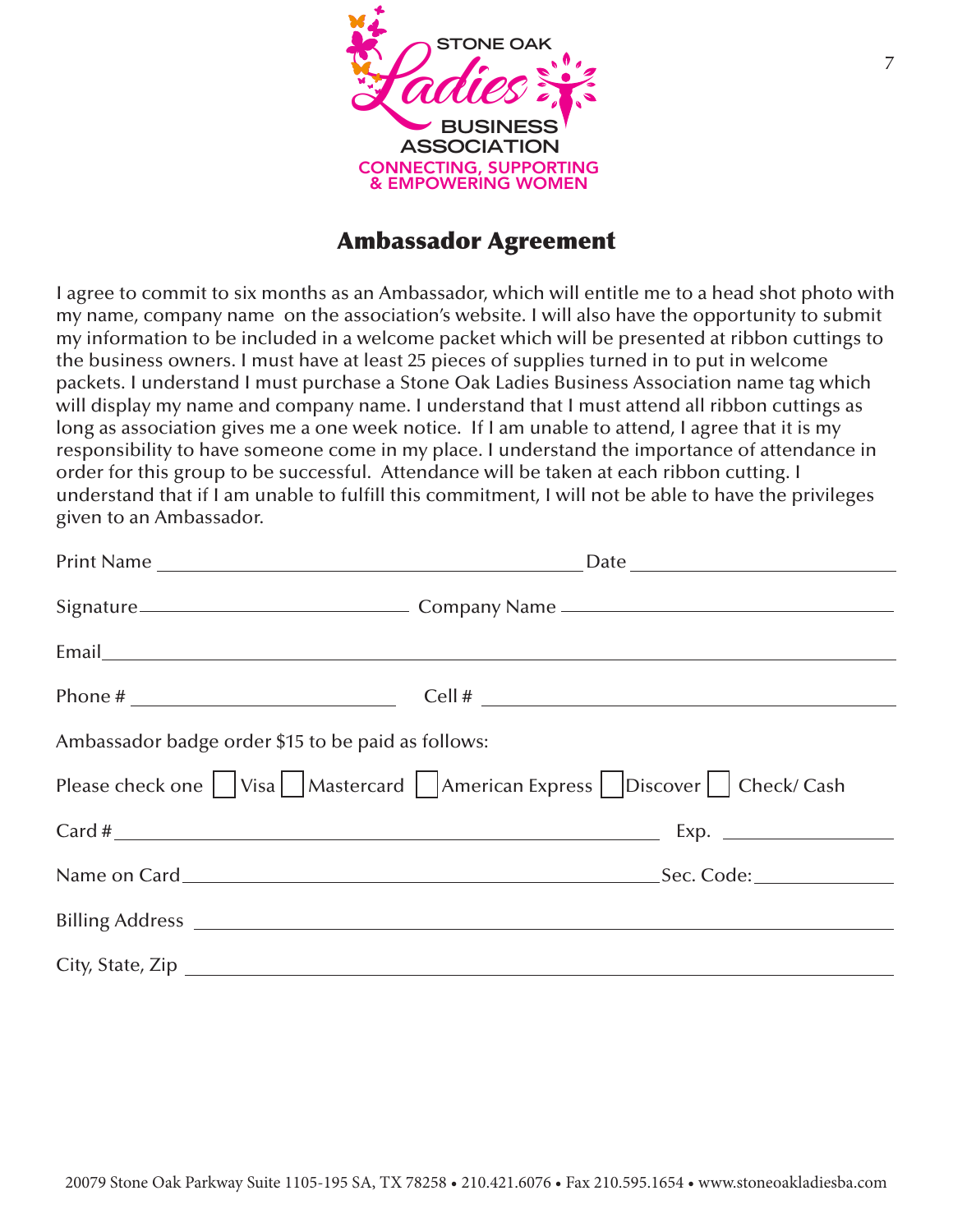

# Business Or Medical Listing

| (One Category per Business Listing)                                              |                                                                                       |
|----------------------------------------------------------------------------------|---------------------------------------------------------------------------------------|
|                                                                                  |                                                                                       |
|                                                                                  |                                                                                       |
|                                                                                  |                                                                                       |
|                                                                                  |                                                                                       |
|                                                                                  |                                                                                       |
|                                                                                  | Phone $\#$ Fax $\frac{1}{\sqrt{2}}$ Fax $\frac{1}{\sqrt{2}}$ Fax $\frac{1}{\sqrt{2}}$ |
|                                                                                  | (for medical only)                                                                    |
| Website: Website:                                                                |                                                                                       |
|                                                                                  |                                                                                       |
|                                                                                  |                                                                                       |
| Name of Center/Building of Business Location ___________________________________ |                                                                                       |
|                                                                                  |                                                                                       |
|                                                                                  |                                                                                       |
|                                                                                  |                                                                                       |
|                                                                                  |                                                                                       |
|                                                                                  |                                                                                       |
| Email for Ad and Business Listing Approval                                       |                                                                                       |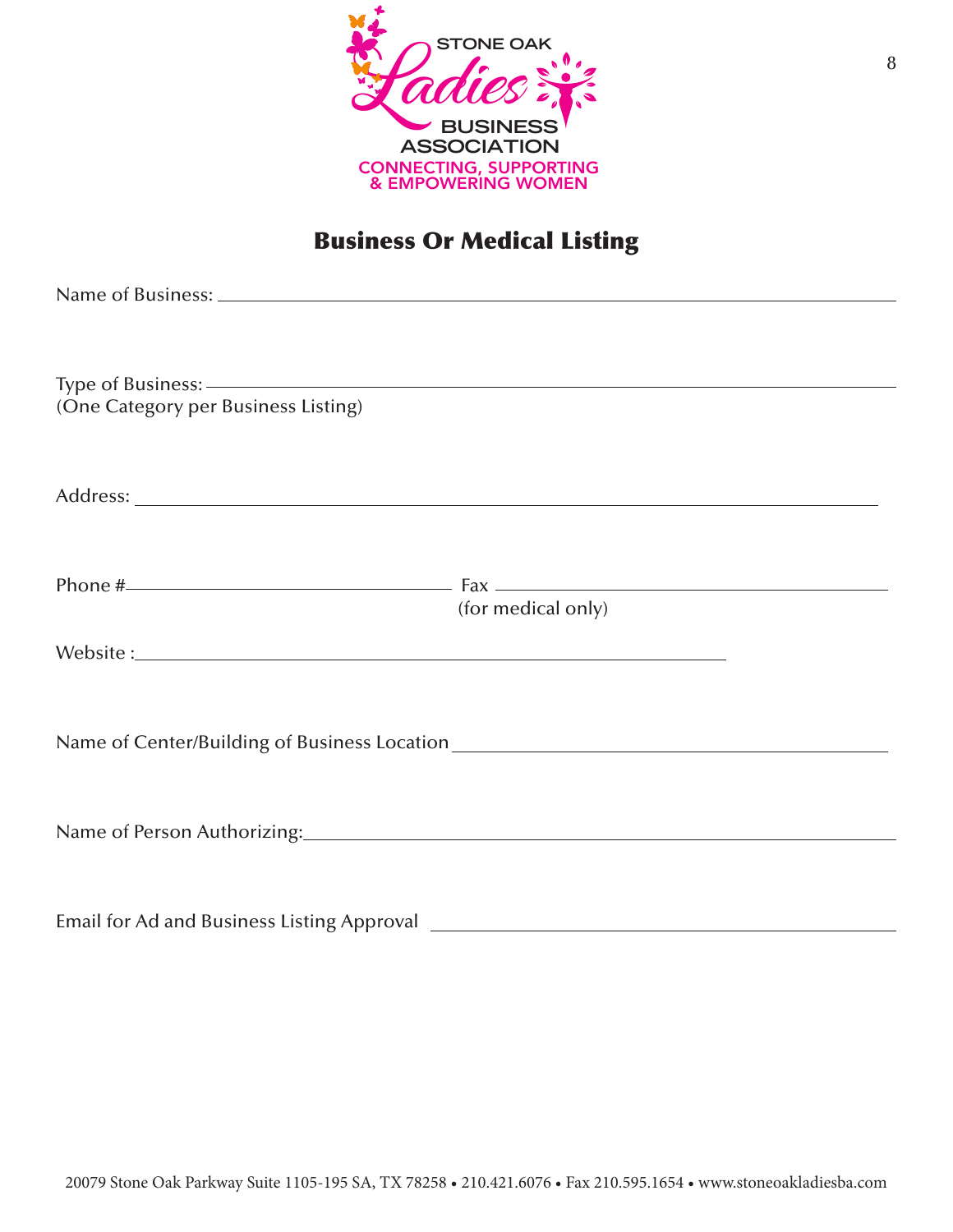

#### Business Directory Categories

- \_\_ Accountants Certified Public
- \_\_ Advertising/Promotional Products
- \_\_ Air Conditioning & Heating
- \_\_ Apartment Communities
- \_\_ Apartment Locators
- \_\_ Art Galleries/Studios
- \_\_ Assisted Living
- \_\_ Associations
- \_\_ Athletic Training Facilities
- \_\_ Attorneys
- \_\_ Automotive Collision Repair
- \_\_ Automotive Dealerships
- \_\_ Automotive Repair
- \_\_ Bakeries
- \_\_ Banking
- \_\_ Bars
- \_\_ Beauty Salons & Spa Services
- \_\_ Beauty Products/Cosmetics
- \_\_ Birthday Parties
- \_\_ Business Consulting
- \_\_ Catering
- \_\_ Chimney Sweep Certified
- \_\_ Chocolate
- \_\_ Churches
- \_\_ Cleaners & Laundry
- \_\_ Cleaning Products
- \_\_ Communications Providers
- \_\_ Computer Services
- \_\_ Counselors/Mediators
- \_\_ Country Clubs
- \_\_ Credit Restoration
- \_\_ Credit Union
- \_\_ Decks & Patios
- \_\_ Drug Detection Services
- \_\_ Employee Benefits
- \_\_ Entertainment Music
- \_\_ Entertainment Performing Arts
- \_\_ Entertainment Sports
- \_\_ Etiquette Classes
- \_\_ Event Planning
- \_\_ Eyelash Extensions
- \_\_ Financial Advisors, Investments & Services
- \_\_ Fitness Centers
- \_\_ Fitness Centers Children's
- \_\_ Florists
- \_\_ Fruit Bouquets
- \_\_ Funeral Homes
- \_\_ Golf Courses
- \_\_ Greeting Cards
- \_\_ Health Food
- \_\_ Home Furnishings & Bedding
- \_\_ Home Building & Remodeling
- \_\_ Home Care
- \_\_ Home Technology Design
- \_\_ Honeymoon Travel
- $\overline{\phantom{a}}$  Hotels
- \_\_ House Cleaning
- \_\_ Human Resources
- \_\_ Ice Cream
- \_\_ Insurance
- \_\_ Insurance Contract Management
- \_\_ Interior Design
- \_\_ Internet Marketing
- \_\_ Irrigation System Installation & Services
- \_\_ IT Services
- \_\_ IT Staffing
- \_\_ IT Support
- \_\_ Janitorial Services
- \_\_ Jewelry
- \_\_ Kennels
- \_\_ Language Centers
- \_\_ Lawn & Landscaping Services
- \_\_ Limousines
- \_\_ Liquor Store
- \_\_ Mailing Services
- \_\_ Massage –Therapeutic *Continued on page 11*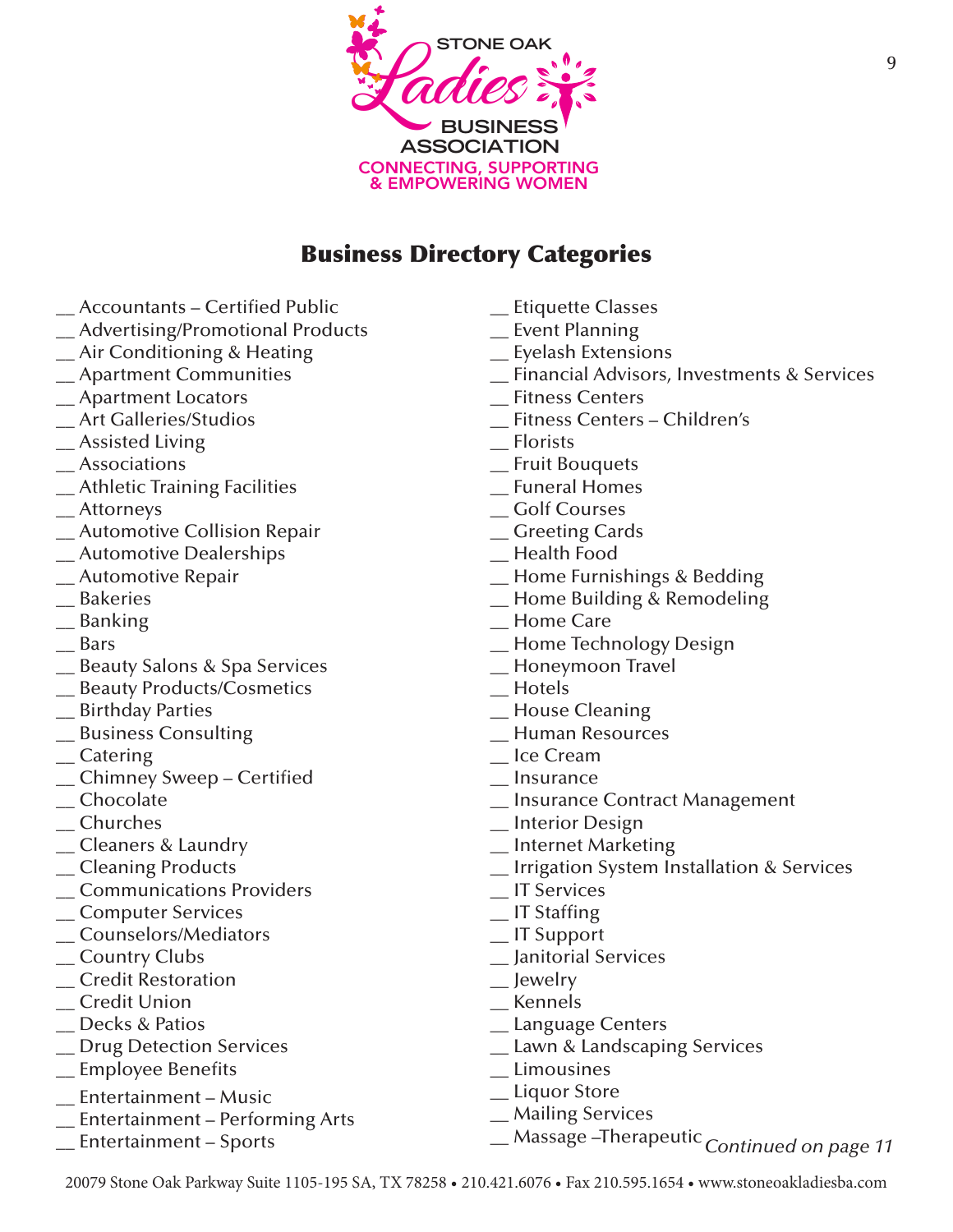

#### *Continued from page 10*

#### Business Directory Categories

- \_\_ Mortgage
- \_\_ Music Schools
- \_\_ Music Venues
- \_\_ Newspapers
- \_\_ Office Condominiums
- \_\_ Office Equipment
- \_\_ Organizing Service
- \_\_ Painting Contractors
- \_\_ Pest Control
- \_\_ Pet Grooming
- \_\_ Pet Sitting & Services
- \_\_ Photographers
- \_\_ Picture Framing
- \_\_ Pilates
- \_\_ Pool Construction \_\_ Window Tinting
- \_\_ Pottery Studios \_\_ Wine
- Pre-Schools
- \_\_ Printer Ink & Toner
- \_\_ Printing & Copying
- \_\_ Private Schools
- \_\_ Prof. Employer Organizations
- \_\_ Property Management
- \_\_ Real Estate
- \_\_ Real Estate School
- \_\_ Restaurants American
- \_\_ Restaurants Asian
- \_\_ Restaurants BBQ
- \_\_ Restaurants Breakfast/Lunch
- \_\_ Restaurants Café
- \_\_ Restaurants Deli
- \_\_ Restaurants French
- \_\_ Restaurants Gourmet
- \_\_ Restaurants Italian
- \_\_ Restaurants Mediterranean
- \_\_ Restaurants Mexican
- \_\_ Restaurants Mongolian Stir Fry
- \_\_ Restaurants Pizza
- \_\_ Restaurants Prepared Meals
- \_\_ Restaurants Seafood
- \_\_ Restaurants Southwestern
- Restaurants -
- \_\_ Retail Boutiques
- \_\_ Retail Children's Boutiques
- \_\_ Retail Discount Stores
- \_\_ Retail Footwear
- \_\_ Retail Health & Wellness
- \_\_ Retail Shopping Centers
- \_\_ Retail Specialty Stores
- \_\_ Retail Toy Stores
- \_\_ Retirement Communities
- \_\_ Security
- \_\_ Staffing
- \_\_ Storage
- \_\_ Structural & Civil Engineering
- \_\_ Surveyors
- \_\_ Tanning Salons
- \_\_ Tattoos/Body Piercings
- \_\_ Trade Schools
- \_\_ Travel Agencies
- \_\_ Tutoring/Learning Centers
- \_\_ Tutoring/Learning Centers
- \_\_ Welcome Services
- \_\_ Wellness & Nutrition
- \_\_ Wholesale Designer Merchandise

\_\_\_\_\_\_\_\_\_\_\_\_\_\_\_\_\_\_\_\_\_\_\_\_\_\_\_\_\_

- \_\_ Wholesale General
- \_\_ Window Coverings
- \_\_ Window Tinting
- \_\_ Wine
- \_\_ Other (explain)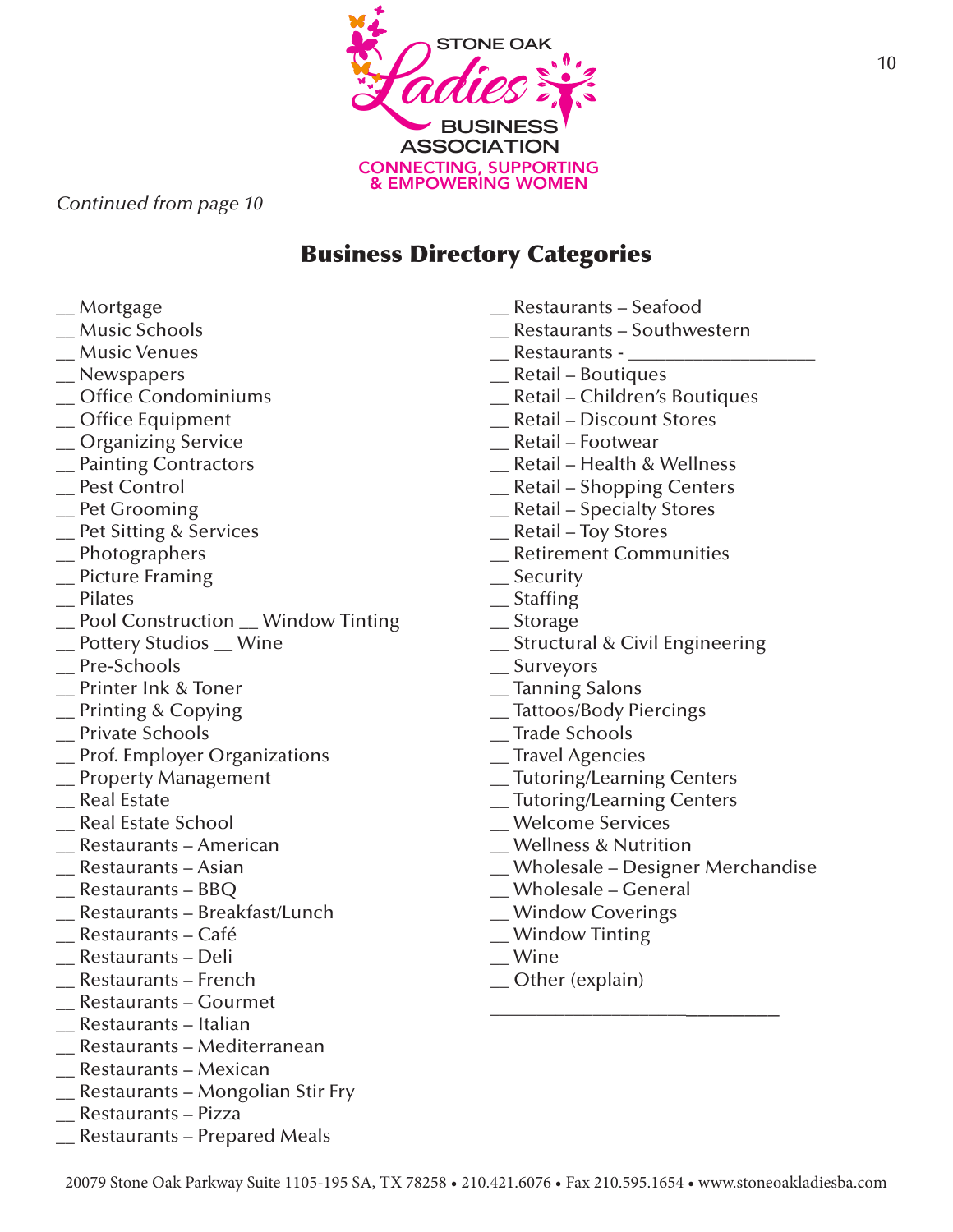

## Medical Directory Categories

- **\_**\_ Allergy, Asthma & Immunology
- \_\_ Alzheimer's/Dementia Care Residence
- $\equiv$  Angiography
- \_\_ Anti-Aging
- \_\_ Cancer Treatment
- \_\_ Cardiology
- \_\_ Cardiovascular
- \_\_ Colon & Rectal Surgery
- \_\_ Cosmetic Gynecology
- \_\_ Cosmetic Surgery
- \_\_ Counseling
- $C$ redentialing
- \_\_ Dentistry Cosmetic
- \_\_ Dentistry Endodontics
- \_\_ Dentistry Family
- \_\_ Dentistry General
- \_\_ Dentistry Pediatric
- \_\_ Dermatology
- \_\_ Family Medicine
- \_\_ Gastroentrology
- \_\_ Health Care
- \_\_ Health & Wellness
- \_\_ Hospitals
- \_\_ Imaging Centers
- \_\_ Internal Medicine
- \_\_ Lasik Centers
- \_\_ Medical Billing
- \_\_ Medical Equipment Repair
- \_\_ Medical Esthetiques
- \_\_ Medical Information Technology
- \_\_ Medical Transcription
- \_\_ Midwives
- \_\_ Neurology
- \_\_ Neurosurgery
- \_\_ Nutritionists & Dietitians
- \_\_ Obstetrics/Gynecology
- \_\_ Ophthalmology
- \_\_ Optometrists
- \_\_ Oral & Maxillofacial Surgery
- \_\_ Orthodontics
- \_\_ Orthotics & Prosthetics
- \_\_ Otolaryngologists
- \_\_ Pain Management
- \_\_ Pediatrics
- \_\_ Pediatrics After Hours
- \_\_ Pediatrics Pulmonary
- \_\_ Pharmacy
- \_\_ Physical Therapy
- \_\_ Plastic Surgery
- \_\_ Plastic Surgery Facial
- \_\_ Podiatry
- \_\_ Skilled Nursing
- \_\_ Speech Therapy
- \_\_ Sports Medicine
- $\equiv$ Therapy
- \_\_ Urgent Care/Minor Emergency
- \_\_ Vein Treatment
- \_\_ Wellness & Weight Loss
- $\Box$  Other  $\Box$